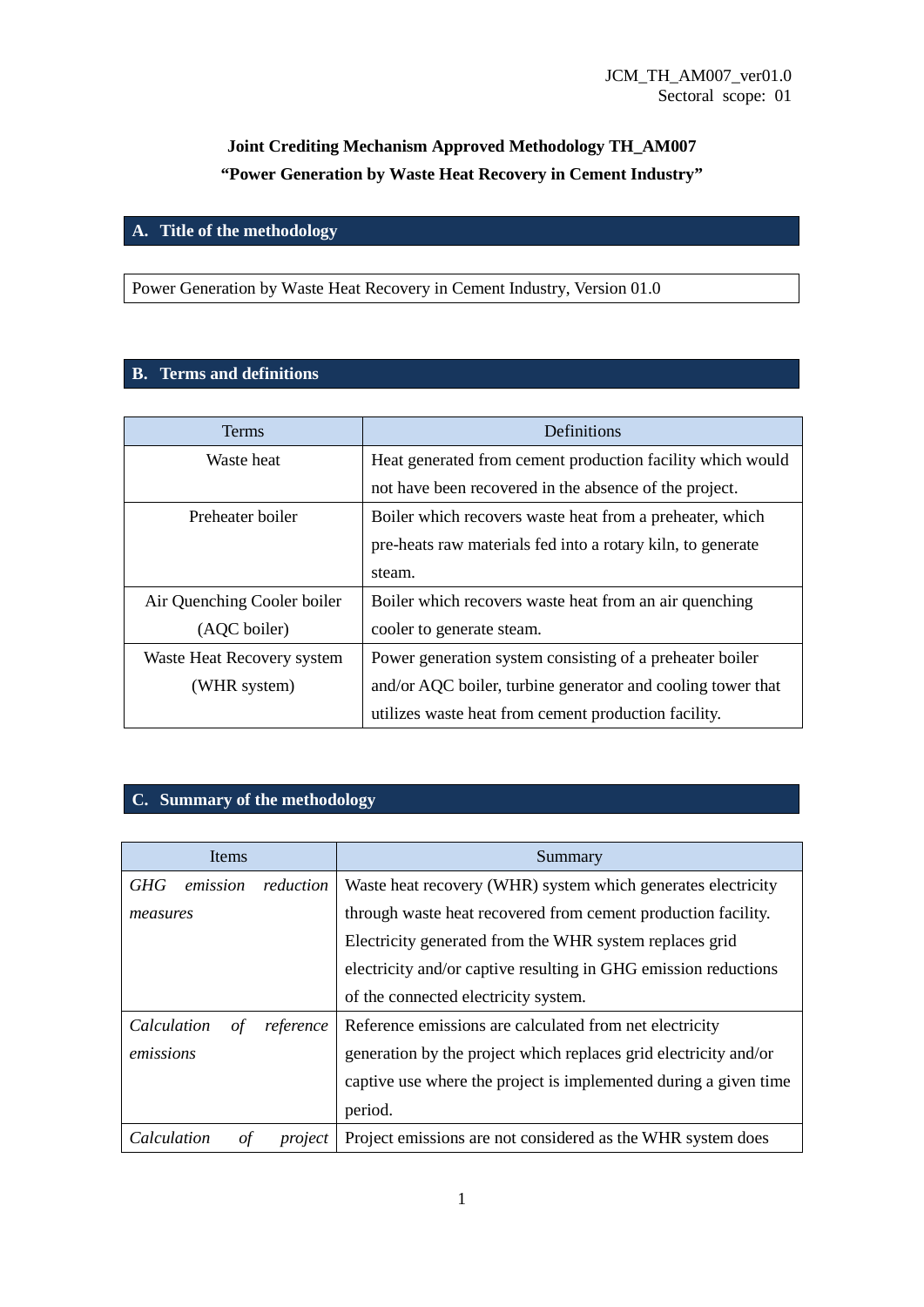| emissions             | not utilize any fossil fuel as a heat source to generate steam for |  |
|-----------------------|--------------------------------------------------------------------|--|
|                       | power generation.                                                  |  |
| Monitoring parameters | The quantity of the electricity supplied from the WHR system to    |  |
|                       | the cement production facility and the number of days during a     |  |
|                       | monitoring period.                                                 |  |

## **D. Eligibility criteria**

This methodology is applicable to projects that satisfy all of the following criteria.

| Criterion 1 | The project installs waste heat recovery (WHR) system in the cement production  |  |  |
|-------------|---------------------------------------------------------------------------------|--|--|
|             | facility.                                                                       |  |  |
| Criterion 2 | WHR system utilizes only waste heat and does not utilize fossil fuels as a heat |  |  |
|             | source to generate steam for power generation.                                  |  |  |
| Criterion 3 | WHR system has not been introduced to a corresponding cement kiln of the        |  |  |
|             | project prior to its implementation.                                            |  |  |

### **E. Emission Sources and GHG types**

| Reference emissions                              |                 |  |
|--------------------------------------------------|-----------------|--|
| <b>Emission</b> sources                          | GHG types       |  |
| Grid electricity and/or captive power generation | CO <sub>2</sub> |  |
| Project emissions                                |                 |  |
| <b>Emission sources</b>                          | GHG types       |  |
| N/A                                              | N/A             |  |

#### **F. Establishment and calculation of reference emissions**

#### **F.1. Establishment of reference emissions**

Reference emissions are calculated on the basis of net electricity generation by the project that replaces grid or captive electricity.

The quantity of electricity consumed by the WHR system except for direct captive use of the electricity generated by itself is subtracted from the quantity of the electricity supplied from the WHR system to the cement production facility to calculate net electricity generation.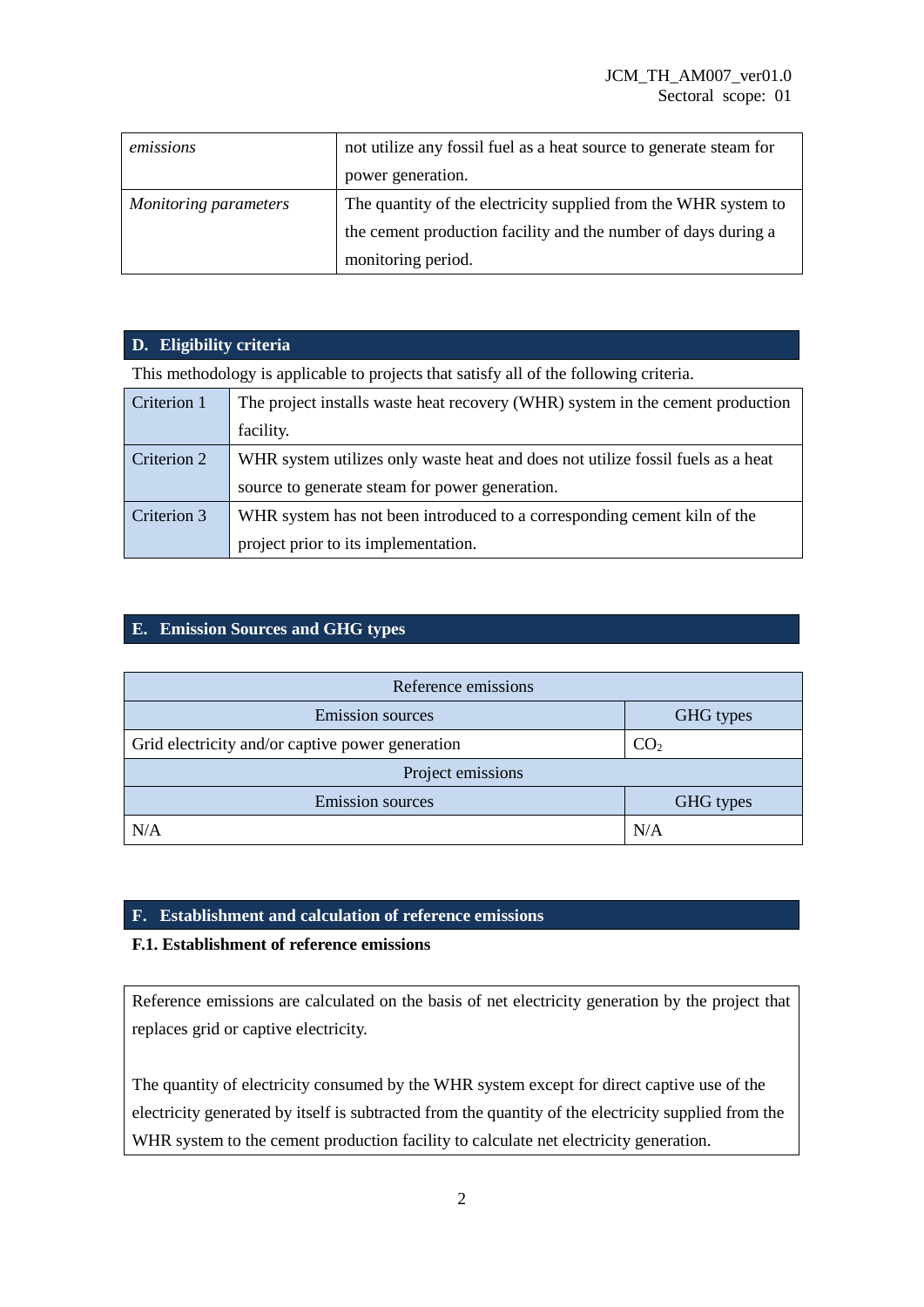In order to ensure conservativeness, the quantity of electricity consumption by the WHR system except for the direct captive use of the electricity generated by itself, is calculated by using the theoretically maximum load for the capacity of equipment in the above-mentioned WHR system.

#### **F.2. Calculation of reference emissions**

 $RE_p = EG_p * EF_{elec}$ 

Where,

- $RE_n$  : Reference emissions during a given time *p* [tCO<sub>2</sub>/p]
- $EG_n$  : The quantity of net electricity generation by the WHR system during a given time period p [MWh/p]

 $EF_{elec}$ : CO<sub>2</sub> emission factor for consumed electricity[tCO<sub>2</sub>/MWh]

Determination of *EG<sup>p</sup>*

 $EG_p = EG_{SUPp} - EC_{AUX,p}$ 

 $EG_{SIPP,n}$ : The quantity of the electricity supplied from the WHR system to the cement production facility during a given time period *p* [MWh/p]

 $EC_{AUX,p}$ : The quantity of electricity consumption by the WHR system except for the direct captive use of the electricity generated by itself during a given time period *p* [MWh/p]

Determination of *ECAUX,p*

 $EC_{AUX,p} = EC_{CAP} * 24(hours/day) * D_p$ 

 $EC_{CAP}$ : The total maximum rated capacity of equipment of the WHR system which consumes electricity except for the capacity of equipment which use the electricity generated by itself directly [MW]

 $D_p$  : The number of days during a given time period  $p$  [day/p]

#### **G. Calculation of project emissions**

Project emissions are not assumed in the methodology as the WHR system utilizes only waste heat and does not utilize fossil fuels as heat source to generate steam for power generation,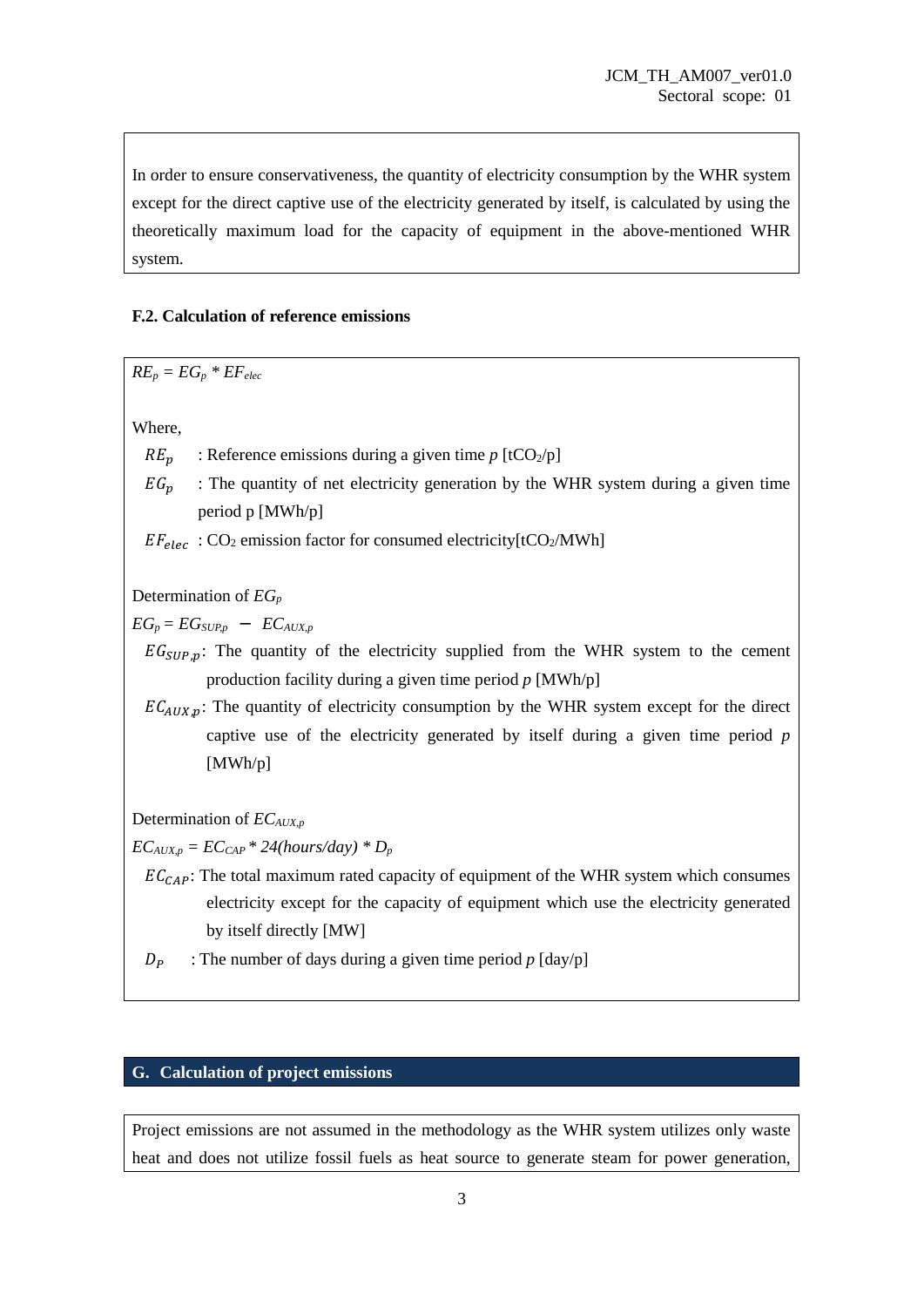which is prescribed in the eligibility criterion 2.

Therefore, the following formula is used to express the project emissions:

 $PE_p = 0$ 

### **H. Calculation of emissions reductions**

Emission reductions are calculated as the difference between the reference emissions and project emissions, as follows:

 $ER_p$   $RE_p$  -  $PE_p$ 

## **I. Data and parameters fixed** *ex ante*

The source of each data and parameter fixed *ex ante* is listed as below.

| Parameter   | Description of data                                       | Source                          |  |
|-------------|-----------------------------------------------------------|---------------------------------|--|
| $EF_{elec}$ | CO <sub>2</sub> emission factor for consumed electricity. | [Grid electricity]              |  |
|             |                                                           | The most recent value available |  |
|             | When the electricity supplied from the WHR                | at the time of validation is    |  |
|             | system displaces only grid electricity or                 | applied and fixed for the       |  |
|             | captive electricity, the project participant              | monitoring period thereafter.   |  |
|             | applies the $CO2$ emission factor respectively.           | The data is sourced from" Grid  |  |
|             |                                                           | Emission Factor (GEF) of        |  |
|             | When the electricity supplied from the WHR                | Thailand", endorsed by          |  |
|             | system displaces both grid electricity and                | <b>Thailand Greenhouse Gas</b>  |  |
|             | captive electricity, the project participant              | <b>Management Organization</b>  |  |
|             | applies the $CO2$ emission factor with lower              | unless otherwise instructed by  |  |
|             | value.                                                    | the Joint Committee.            |  |
|             |                                                           |                                 |  |
|             | $[CO2$ emission factor]                                   | [Captive electricity]           |  |
|             | For grid electricity: The most recent value               | For the option a)               |  |
|             | available from the source stated in this table at         | Specification of the captive    |  |
|             | the time of validation                                    | power generation system         |  |
|             |                                                           | provided by the manufacturer    |  |
|             | For captive electricity, it is determined based           | $(\eta_{elec} [\%]).$           |  |
|             | on the following options:                                 | $CO2$ emission factor of the    |  |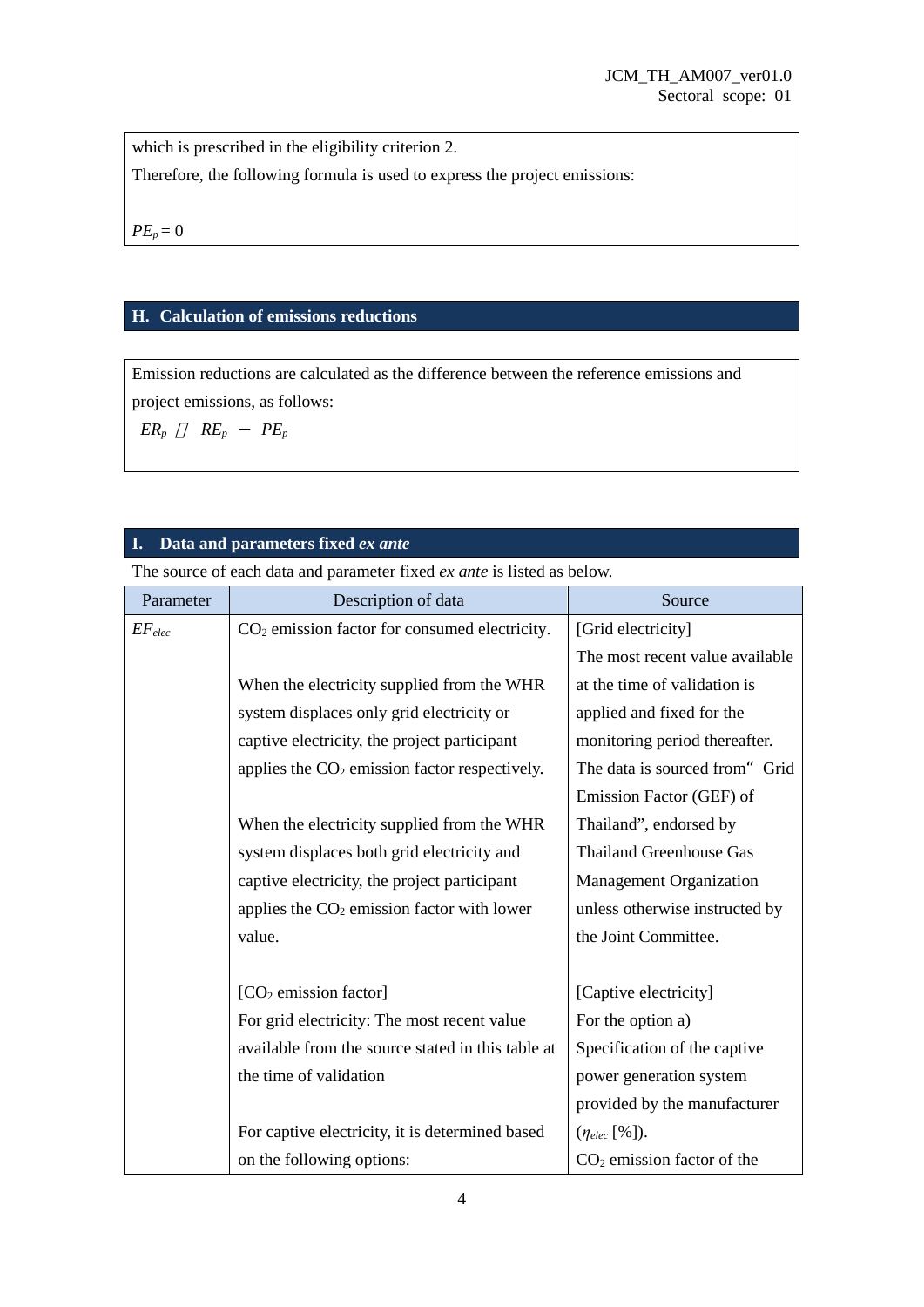a) Calculated from its power generation efficiency (*ηelec* [%]) obtained from manufacturer's specification The power generation efficiency based on lower heating value (LHV) of the captive power generation system from the manufacturer's specification is applied;

$$
EF_{elec} = 3.6 \times \frac{100}{\eta_{elec}} \times EF_{fuel}
$$

b) Calculated from measured data

The power generation efficiency calculated from monitored data of the amount of fuel input for power generation  $(FC_{PLD})$  and the amount of electricity generated  $(EG_{PI,p})$ during the monitoring period *p* is applied. The measurement is conducted with the monitoring equipment to which calibration certificate is issued by an entity accredited under national/international standards;

$$
EF_{elec} = FC_{PJ,p} \times NCV_{fuel} \times EF_{fuel} \times \frac{1}{EG_{PJ,p}}
$$

Where:

 $NCV_{fuel}$ : Net calorific value of consumed fuel [GJ/mass or volume]

#### Note:

In case the captive electricity generation system meets all of the following conditions, the value in the following table may be applied to  $EF_{elec}$  depending on the consumed fuel type.

The system is non-renewable generation system

fossil fuel type used in the captive power generation system  $(EF_{fuel}$  [tCO<sub>2</sub>/GJ]) For the option b) Generated and supplied electricity by the captive power generation system (*EGPJ,p* [MWh/p]). Fuel amount consumed by the captive power generation system (*FCPJ,p* [mass or volume/p]). Net calorific value (*NCVfuel* [GJ/mass or volume]) and  $CO<sub>2</sub>$ emission factor of the fuel (*EFfuel* [tCO2/GJ]) in order of preference: 1) values provided by the fuel supplier; 2) measurement by the project participants; 3) regional or national default values; 4) IPCC default values provided in tables 1.2 and 1.4 of Ch.1 Vol.2 of 2006 IPCC Guidelines on National GHG Inventories. Lower value is applied. [Captive electricity with diesel fuel]

CDM approved small scale methodology: AMS-I.A.